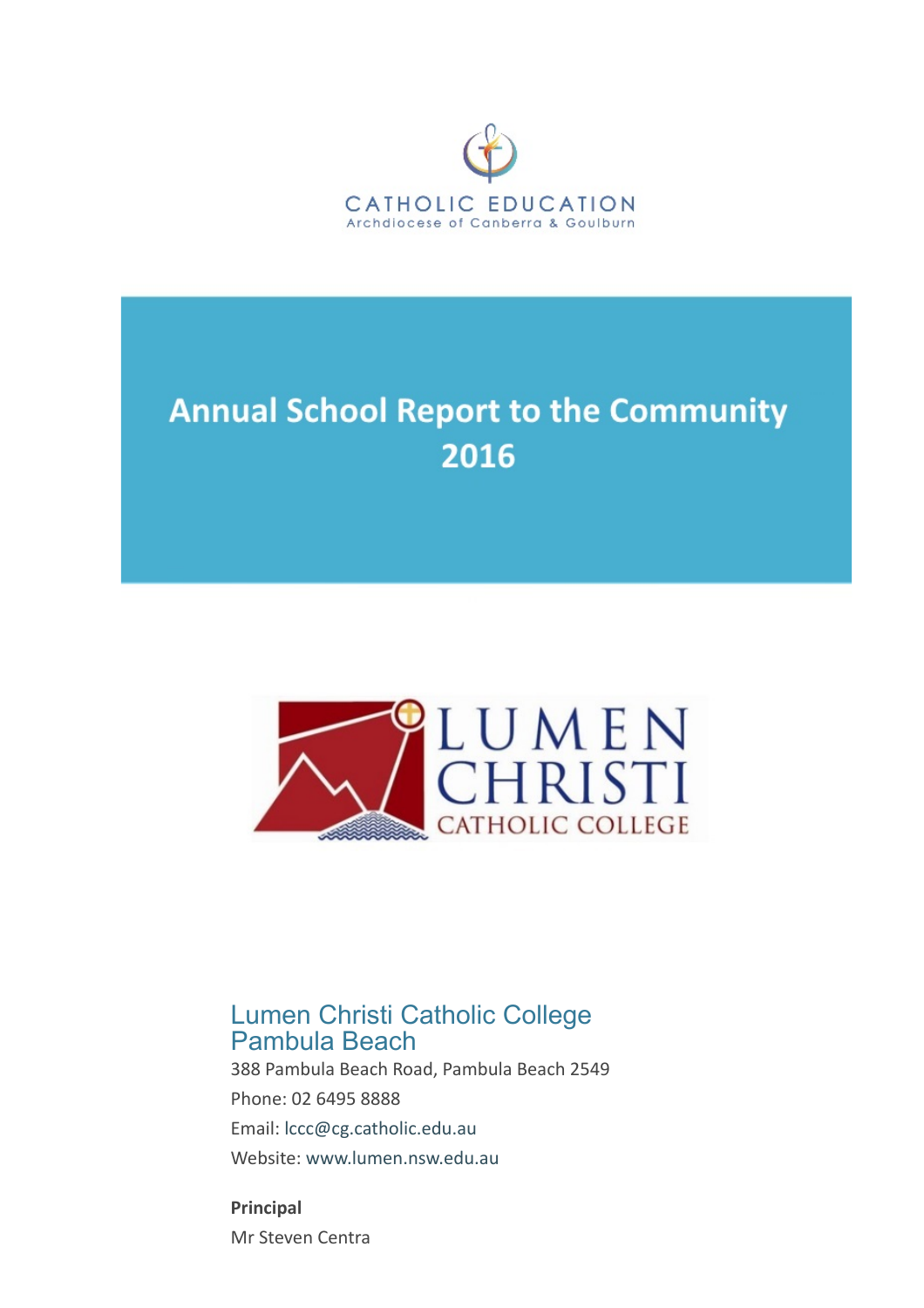## Principal's Message

Lumen Christi Catholic College has evolved into a vibrant K to 12 College, providing a quality Catholic education to students and their families on the Far South Coast of NSW. The College motto, "be the light of Christ", challenges us live our lives according to gospel

values. Thus, every effort is made to ensure a Christ-centred approach is at the heart of all we do.

This ethos also extends to our recently revised Vision and Mission statement where our focus is

on creating experiences enabling all students to "shine their light". Students are encouraged to be

their best, whether it be in the classroom, on the sporting field or in their day to day interactions

with peers.

To assist each student to "shine their light", our current Strategic Plan has a very strong focus on

curriculum innovation as a means of maximising student engagement. As a College we are investigating alternative models of teaching, diverse pathways catering to the learning needs of

all students, and assessment and reporting methods which emphasise a growth mindset.

#### Parent Body Message

As Chair of the Community Council, our focus has been to ensure that the College Leadership Team is supported in their endeavours and that the school's Vision and Mission statement is central to all programs and activities at the College. As an advisory body, we are involved in key

decisions relating to finance, the building program, and maximising educational opportunities for<br>our young people.

We feel privileged to be able to contribute in some way to the education of our children and enjoy working alongside the College Leadership team and staff to ensure Lumen Christi remains true to its motto of "being the light of Christ"

#### Student Body Message

As College Captains, we have regarded it as an honour and a privilege to have represented the

students of Lumen Christi Catholic College. As leaders of the College we have been consulted regularly with regard to various projects and initiatives and have felt that our opinions counted

when trying to achieve the best possible outcome for students. We have been invited to regularly attend the weekly College Leadership meetings which have given us the opportunity to make recommendations and influence decisions made.

We have thoroughly enjoyed our role as College Captains and will cherish the time we spent at

Lumen Christi, and will recall with great fondness the staff who worked tirelessly to provide us

with the best learning opportunities possible.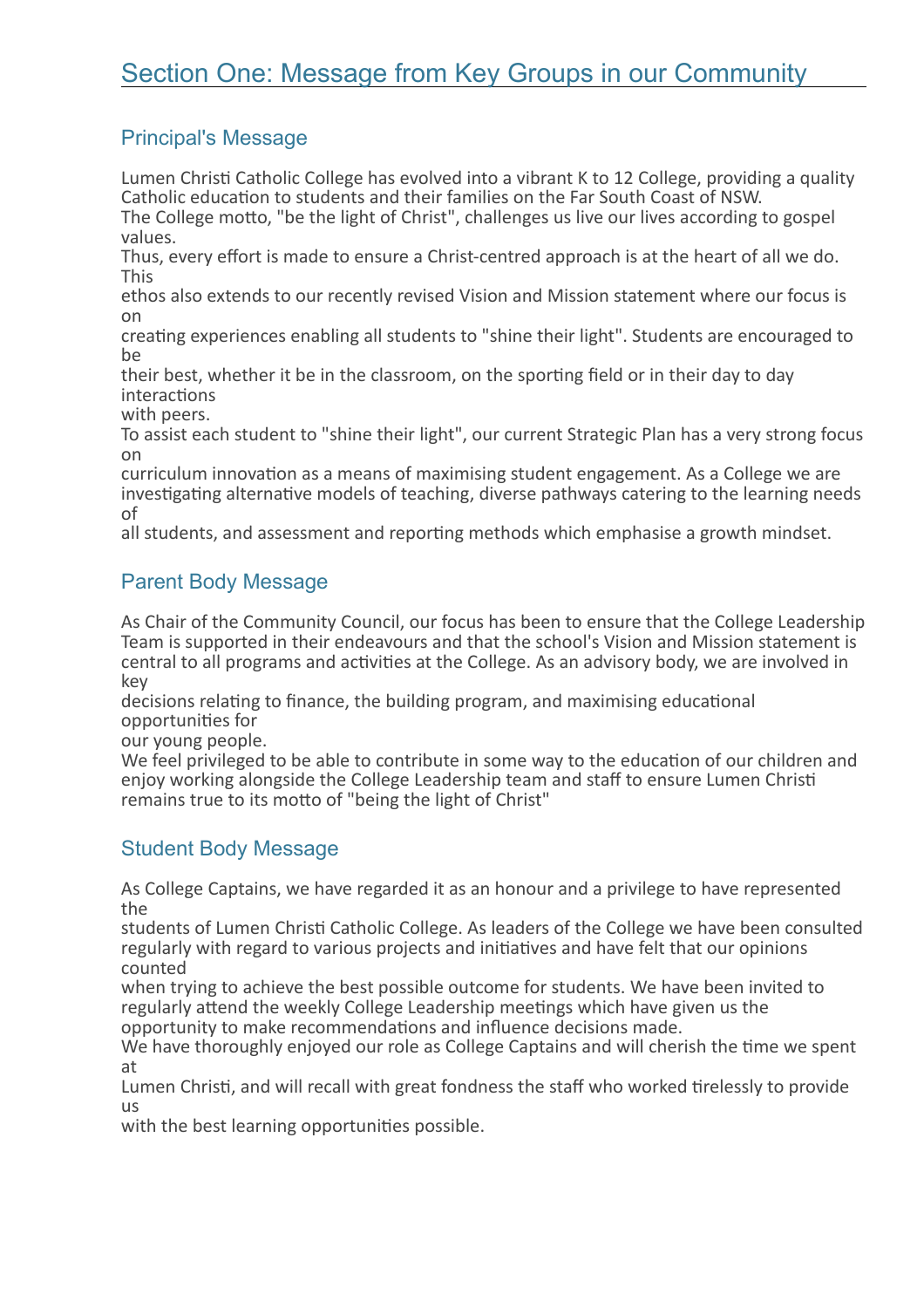Lumen Christi Catholic College is a Catholic systemic Co-educational College located in Pambula Beach.

Lumen Christi Catholic College is a Catholic systemic Co-educational College located in Pambula Beach. Situated at Pambula Beach, Lumen Christi draws students from the wider Eden‐Monaro region, from places such as Bombala and Bemboka, and from the more local Bega Valley, from towns such as Bega, Tura Beach, Tathra, Eden, Merimbula and Pambula. Our key feeder schools include St Patrick's Bega and the various local public schools in the surrounding areas. Students from Lumen are active in their local communities and contribute greatly to various service groups. Lumen is well represented in the local Pambula Beach Special Nippers program, and many students play a wide range of sports in and around the local area. Lumen students volunteer regularly at local charity shops and aged care facilities, and assist with Indigenous community projects. Parents also play an active role at Lumen.<br>Many volunteer to assist in the cafe, coach various sporting teams and support students in various classes. Special events at the College, such as the Salt Water Festival, College Musical and Lumens Got Talent, provide opportunities for students to showcase their talents to the wider community. Such events also build a sense of community and keep families connected to their children's education.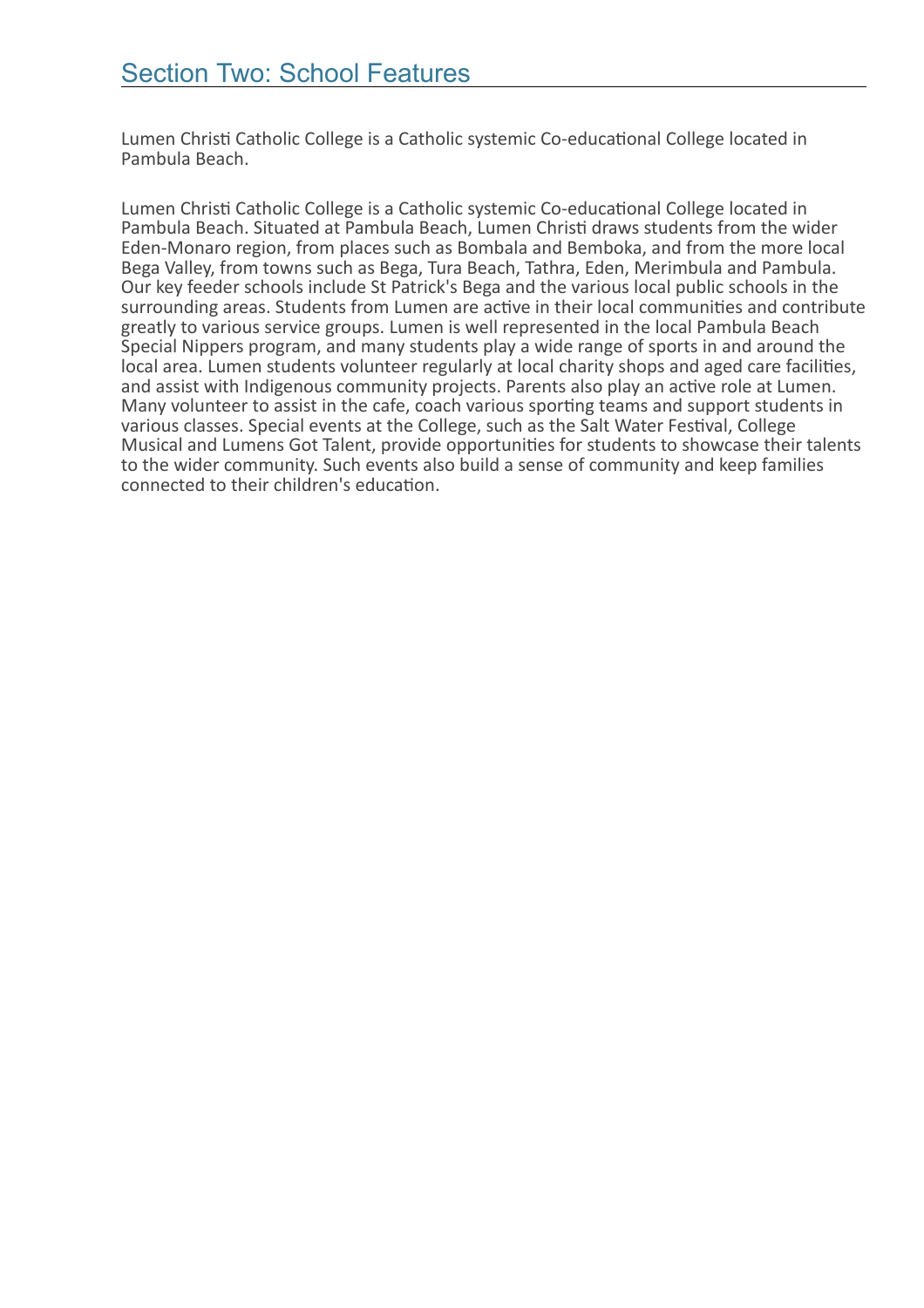# Section Three: Catholic Identity and Faith Formation

Our school follows the Archdiocesan Religious Education Curriculum, Treasures New and Old.

#### Religious Life & Religious Education

Our school follows the Archdiocesan Religious Education Curriculum, Treasures New and Old. Religious Life & Religious Education

The Catholic Identity of the College is central to its mission. In addition to the Religious **Education** 

curriculum, the College ensures that all students engage in the various traditions and rituals specific to our Catholic Faith. College masses and liturgies, as well as class and lunchtime masses,

enable students to experience the more formal aspects of our faith. Such celebrations are also

connected with significant moments in school life, such as the commencement of the school year,

Year 12 Graduation and various significant days in the church calendar.

Lumen Christi also provides students with opportunities to get involved in various social justice

activities as a means of living out their faith. The Philippines Immersion trip, the St Vinnies **Winter** 

Sleepout, Caritas fundraising, and the Christmas Hamper Appeal are ways in which our students

are able to demonstrate their faith in very real ways.

The Catholic Symbolism Team ensures that our Catholic Identity is visible in the form of symbols

depicting the Catholic nature of our school. Various art works and our yearly scriptural theme are

displayed so that students, staff and visitors to the College can see very tangible signs of our Catholic faith.

The 'Shine Your Light' award aims to reward students who behave in

accordance with our Vision. It is an acknowledgement of students who act in a selfless way and

who display a genuine concern for others.

The religious education program at Lumen Christi is overseen predominantly by two key leadership personnel - the Religious Education Co-ordinator - Catholic Identity and the Religious

Education Co-ordinator - Curriculum, who work closely with the Principal and Parish Priests to ensure

the Catholic identity of the College remains at the forefront of all we do.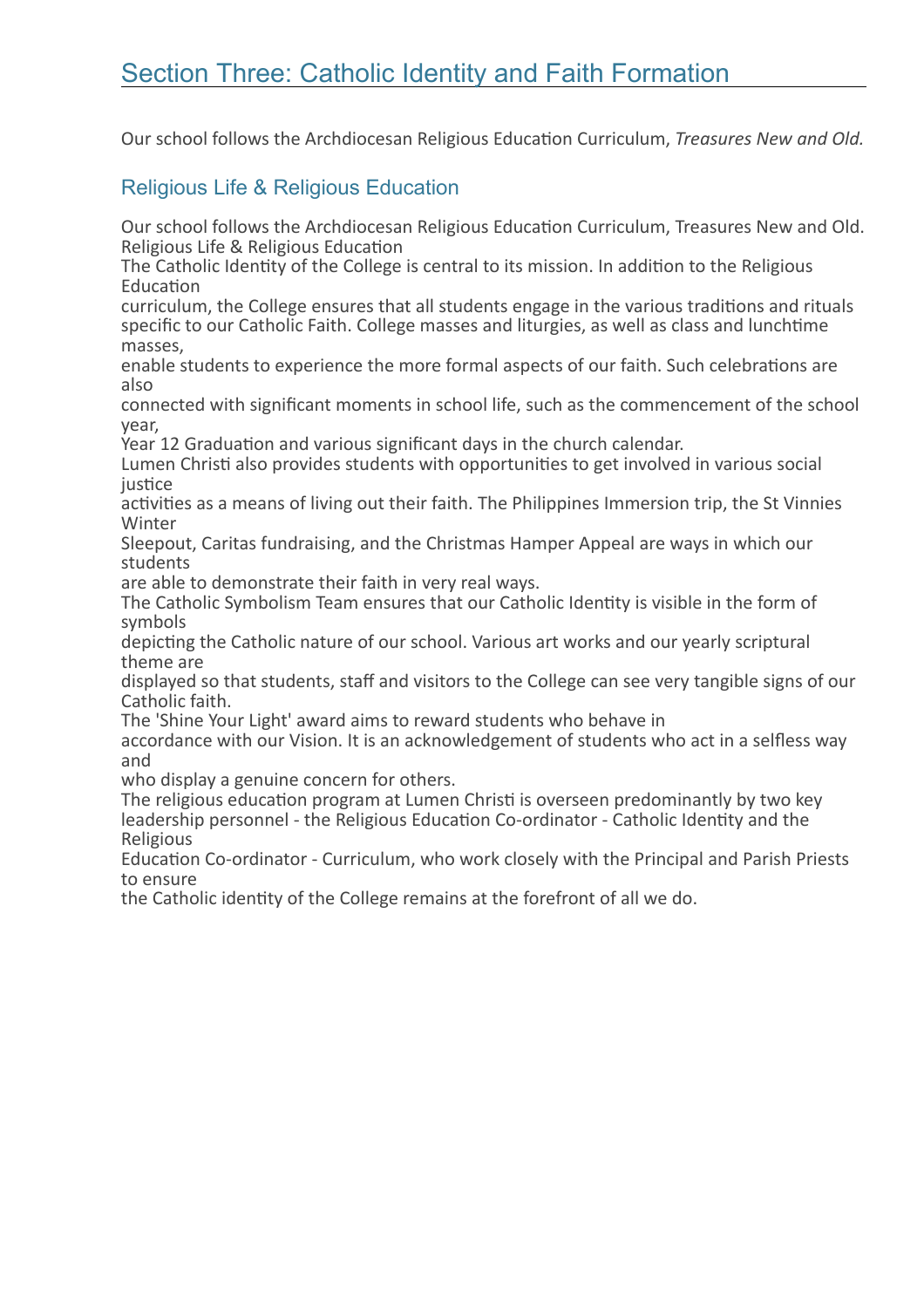### Student Enrolment

The School caters for students in Kindergarten to Year 12. Students attending this School come from a variety of backgrounds and nationalities. The following information describes the student profile for 2016:

| <b>Girls</b> | <b>Boys</b> | LBOTE* | <b>Total Students</b> |
|--------------|-------------|--------|-----------------------|
| 348          | 365         |        | 712<br>ᆠ              |

\* Language Background Other than English

#### Student Retention

Of the students who completed Year 10 in 2014, 75% completed Year 12 in 2016.

### Enrolment Policy

The Archdiocese of Canberra and Goulburn has established an Enrolment Policy for Catholic Schools. The Catholic Education Office monitors the implementation of this policy. The policy has been developed in the context of government and system requirements.

Information about enrolling in a Catholic school in the Archdiocese of Canberra and Goulburn may be accessed at the Catholic Education Office website.

#### Student Attendance Rates

The average student attendance rate for 2016 was 90%. Attendance rates disaggregated by Year group are shown in the following table.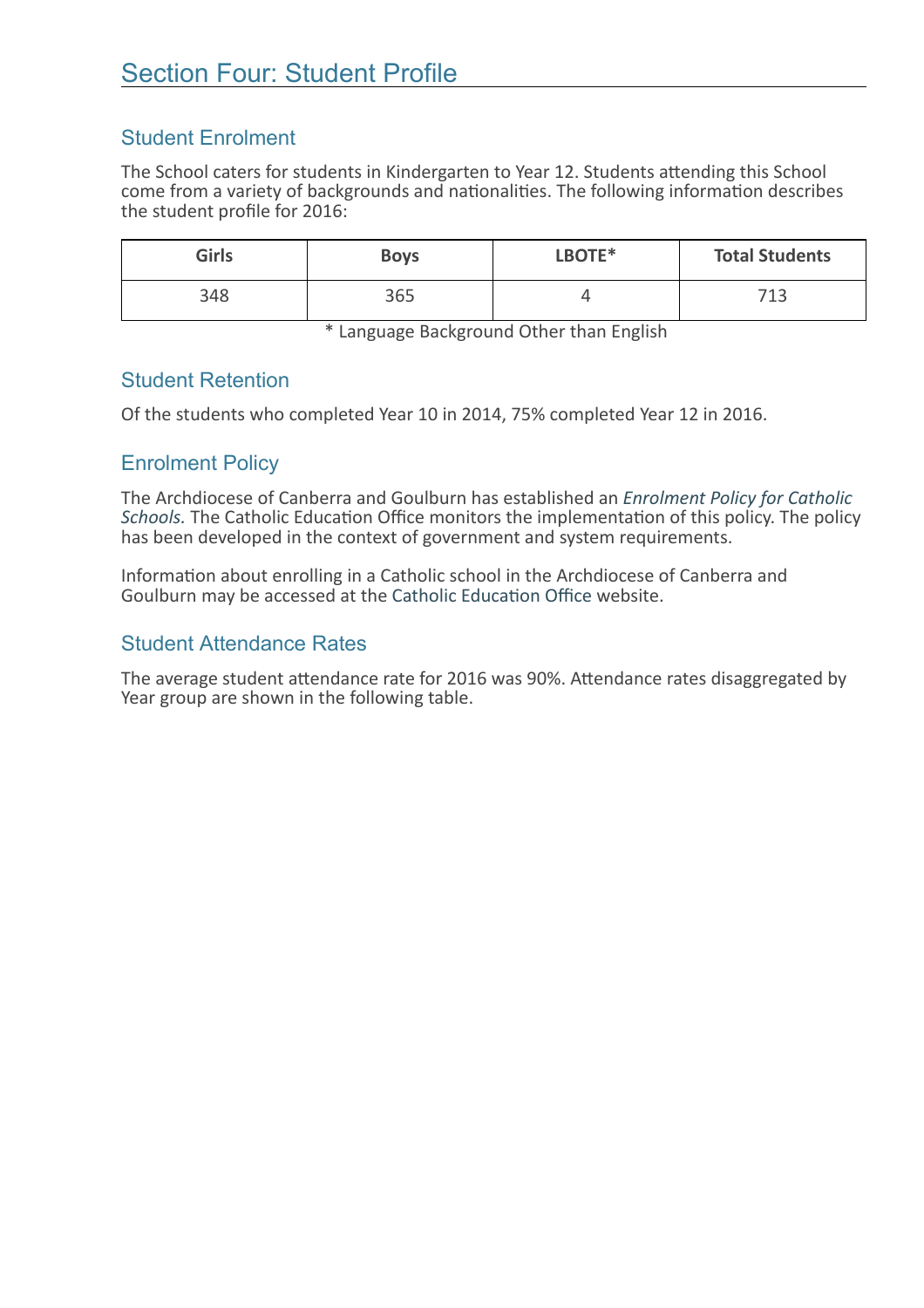| <b>Attendance rates by Year group</b> |     |  |
|---------------------------------------|-----|--|
| Kindergarten                          | 91% |  |
| Year 1                                | 92% |  |
| Year 2                                | 93% |  |
| Year 3                                | 92% |  |
| Year 4                                | 92% |  |
| Year 5                                | 91% |  |
| Year 6                                | 91% |  |
| Year 7                                | 91% |  |
| Year 8                                | 88% |  |
| Year 9                                | 89% |  |
| Year 10                               | 85% |  |
| Year 11                               | 88% |  |
| Year 12                               | 90% |  |

#### **Managing Student Non-attendance**

Regular attendance at school is essential if students are to maximise their potential. The School, in partnership with parents, is responsible for promoting the regular attendance of students. While parents are legally responsible for the regular attendance of their children, School staff, as part of their duty of care, monitor part or whole day absences.

School staff, under the Principal's leadership, support the regular attendance of students by:

- providing a caring teaching and learning environment which fosters students' sense of wellbeing and belonging to the School community;
- maintaining accurate records of student attendance:
- **F** recognising and rewarding excellent and improved student attendance;
- **In** implementing programs and practices to address attendance issues when they arise.

The Principal is responsible for supporting the regular attendance of students by ensuring that:

- parents and students are regularly informed of attendance requirements and the consequences of unsatisfactory attendance;
- all cases of unsatisfactory attendance and part or full day absences from school are investigated promptly and that appropriate intervention strategies are implemented;
- documented plans are developed to address the needs of students whose attendance is identified as being of concern;
- the Catholic Education Office designated School Services Officer is provided with regular information about students for whom chronic non-attendance is an issue and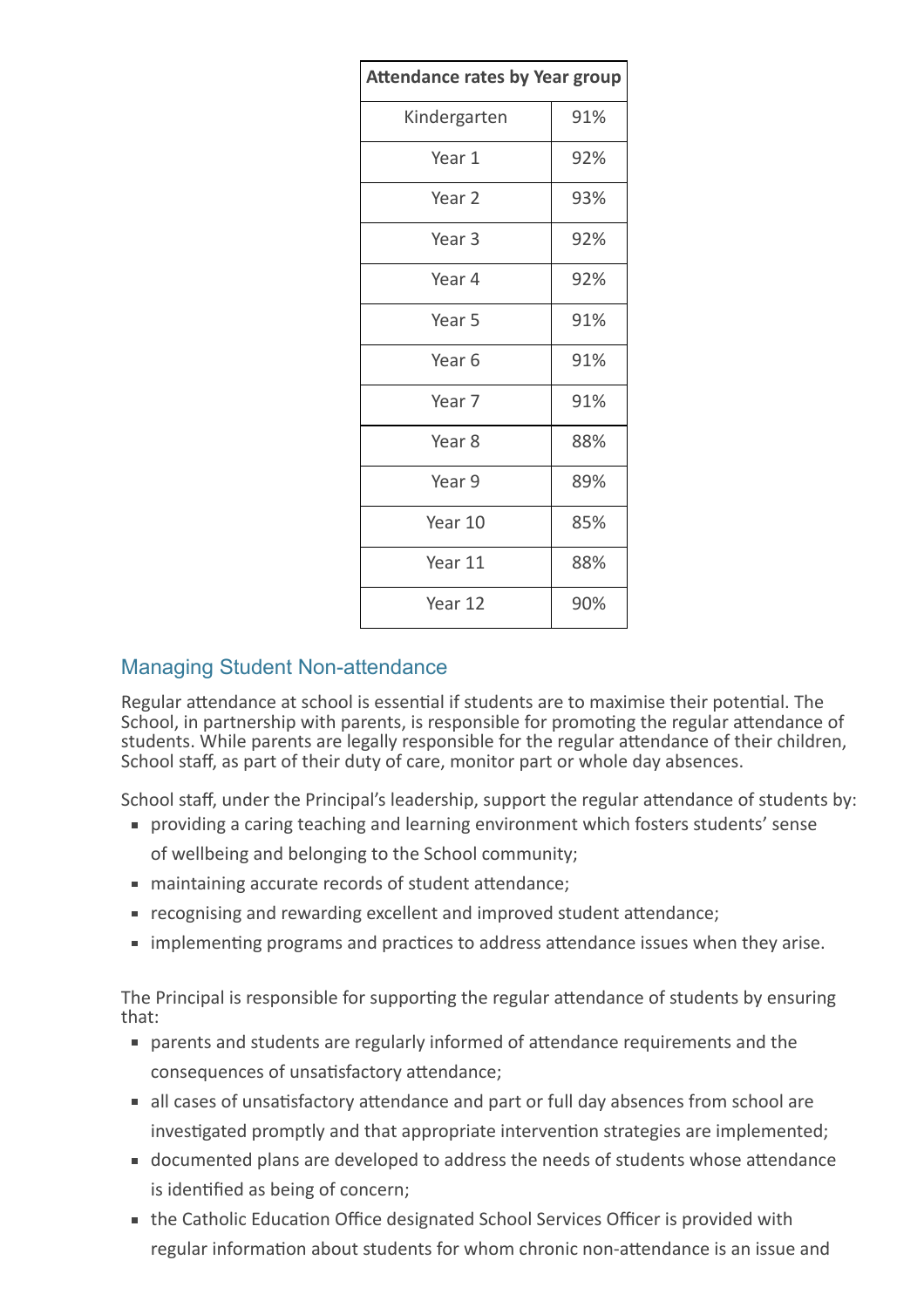for whom School strategies have failed to restore regular attendance.

### Student Post School Destinations

Each year the College collects destination data relating to the Year 12 student cohort. The table below sets out the percentages of students for the various categories.

| <b>Destination Data</b> | <b>University</b> | TAFE / Other<br>institutions | Workforce entry   Destination not | reported |
|-------------------------|-------------------|------------------------------|-----------------------------------|----------|
| Year 12, 2016           |                   |                              |                                   |          |
| <b>Graduating Class</b> | 35%               | 5%                           | 15%                               | 23%      |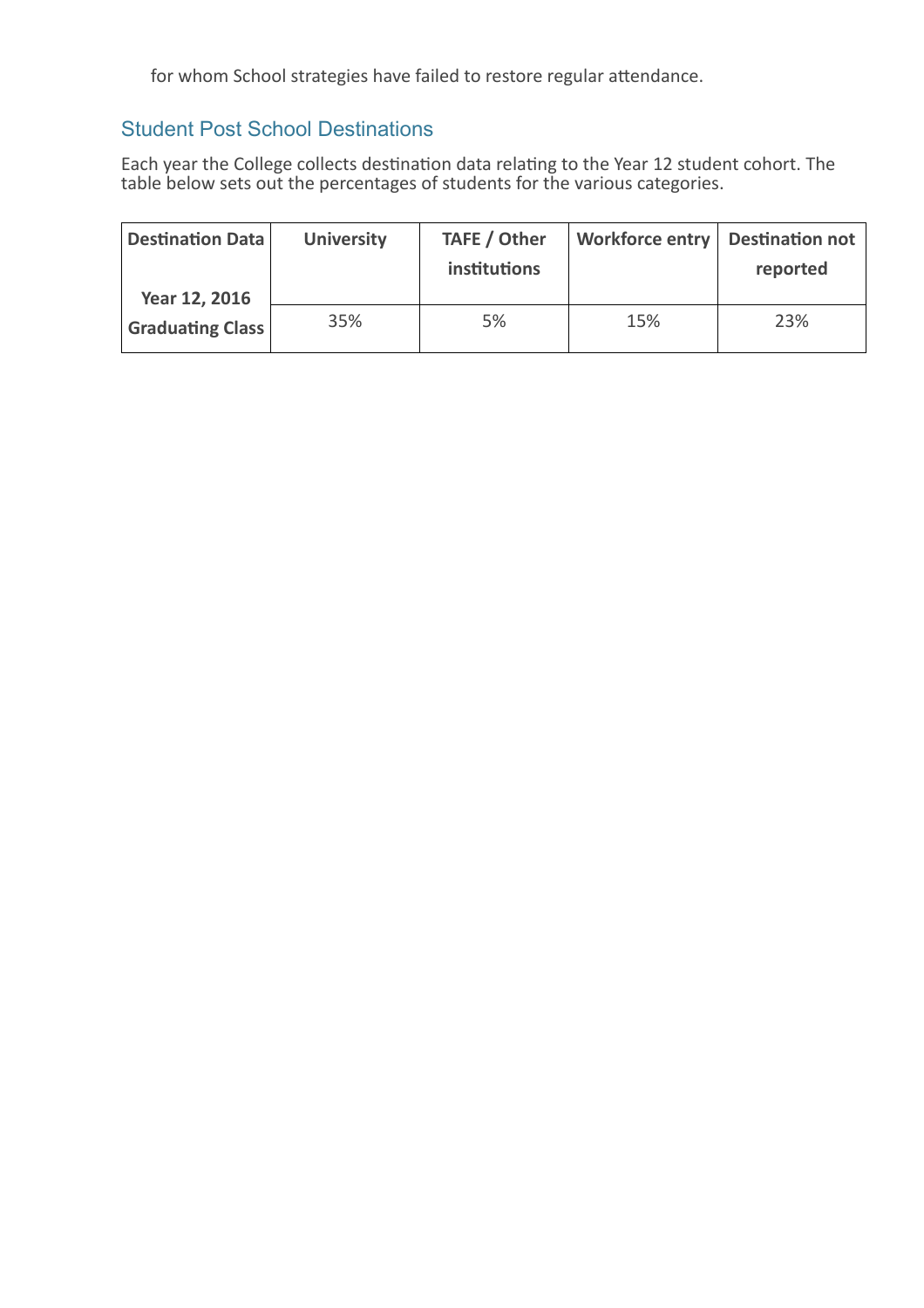# **Section Five: Staffing Profile**

| <b>Total Teaching Staff*</b> | <b>Total Non-Teaching Staff</b> | <b>Combined Total</b> |
|------------------------------|---------------------------------|-----------------------|
| 61                           |                                 | 83                    |

The following information describes the staffing profile for 2016:

\* This number includes 47 full-time teachers and 14 part-time teachers.

Percentage of staff who are Indigenous 2%

#### Professional Learning

Throughout the course of the year, staff were provided with various in‐house professional learning opportunities via the Twilight PD program and regular staff days. These sessions ranged from IT based professional learning to sessions revolving around pedagogy, growth mindset, literacy and numeracy, and mental health . The majority of presenters were staff from Lumen Christi who were drawing on their expertise to share with colleagues, as well as a number of external presenters.

#### Teacher Qualifications

All teachers are qualified as required by the relevant authorities.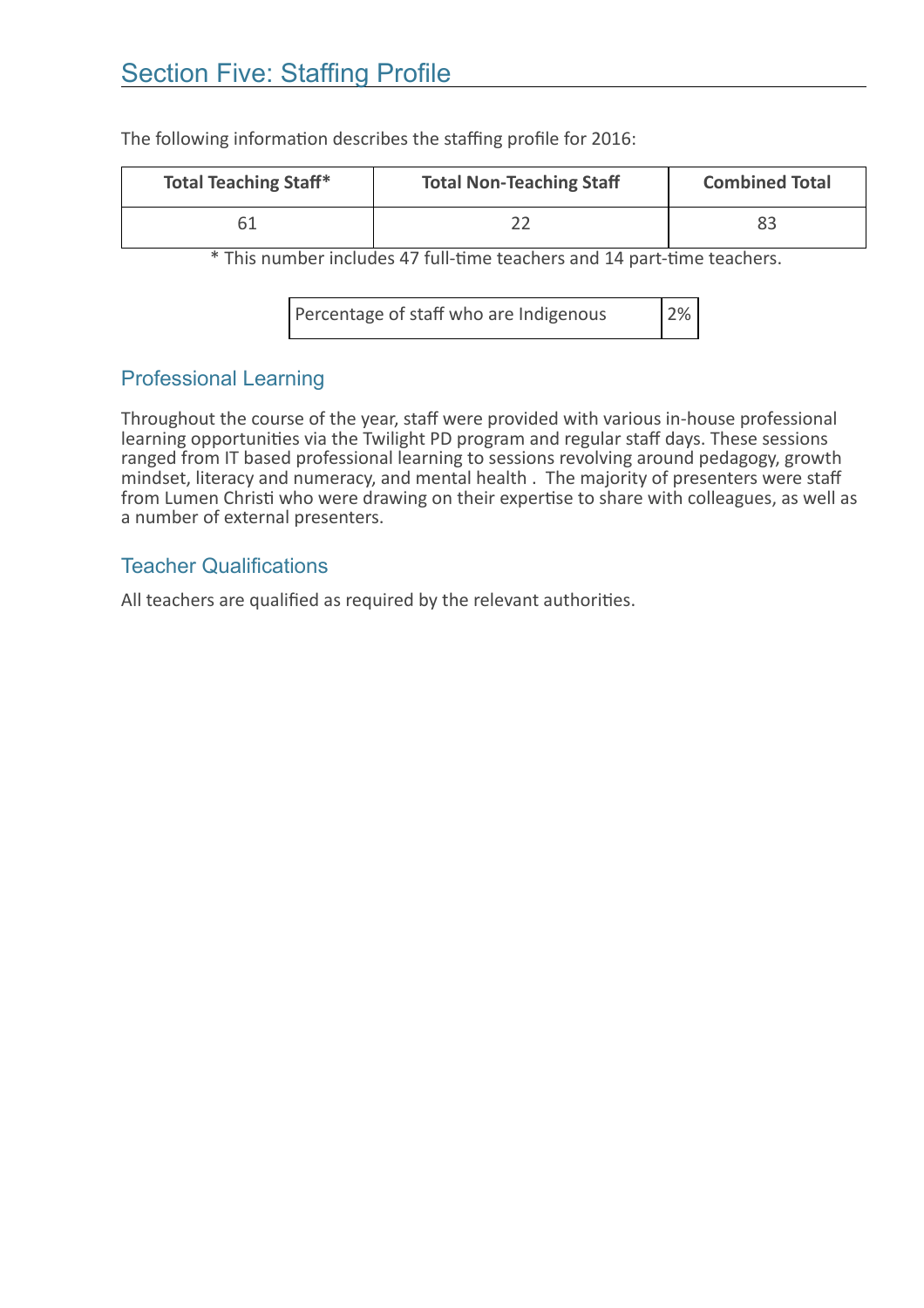The National Assessment Program – Literacy and Numeracy (NAPLAN) is an annual assessment for students in Years 3, 5, 7 and 9. NAPLAN assessment results provide valuable information about student achievements in literacy and numeracy. An analysis of these results assists School planning and is used to support teaching and learning programs.

The tables below show the percentages of students who achieved particular skill bands in numeracy and the aspects of literacy. The School results shown are compared to students nationally. Literacy is reported in four content strands (aspects): Reading, Writing, Spelling, Grammar and Punctuation. Numeracy is reported as a single content strand.

| <b>NAPLAN RESULTS 2016</b> |                                | % of students in the |                  | % of students in the |                  |
|----------------------------|--------------------------------|----------------------|------------------|----------------------|------------------|
|                            |                                | top 2 bands          |                  | bottom 2 bands       |                  |
|                            |                                | <b>School</b>        | <b>Australia</b> | <b>School</b>        | <b>Australia</b> |
|                            | <b>Reading</b>                 | 50%                  | 49%              | 8%                   | 11%              |
|                            | <b>Writing</b>                 | 46%                  | 49%              | 4%                   | 6%               |
| Year<br>3                  | <b>Spelling</b>                | 42%                  | 46%              | 8%                   | 12%              |
|                            | <b>Grammar and Punctuation</b> | 38%                  | 52%              | 4%                   | 10%              |
|                            | <b>Numeracy</b>                | 36%                  | 36%              | 12%                  | 14%              |

| <b>NAPLAN RESULTS 2016</b> |                                | % of students in the<br>top 2 bands |                  | % of students in the<br>bottom 2 bands |                  |
|----------------------------|--------------------------------|-------------------------------------|------------------|----------------------------------------|------------------|
|                            |                                | <b>School</b>                       | <b>Australia</b> | <b>School</b>                          | <b>Australia</b> |
|                            | <b>Reading</b>                 | 56%                                 | 35%              | 4%                                     | 15%              |
|                            | <b>Writing</b>                 | 30%                                 | 17%              | 7%                                     | 18%              |
| Year<br>5                  | <b>Spelling</b>                | 48%                                 | 30%              | 4%                                     | 18%              |
|                            | <b>Grammar and Punctuation</b> | 78%                                 | 36%              | 0%                                     | 15%              |
|                            | <b>Numeracy</b>                | 37%                                 | 29%              | 4%                                     | 17%              |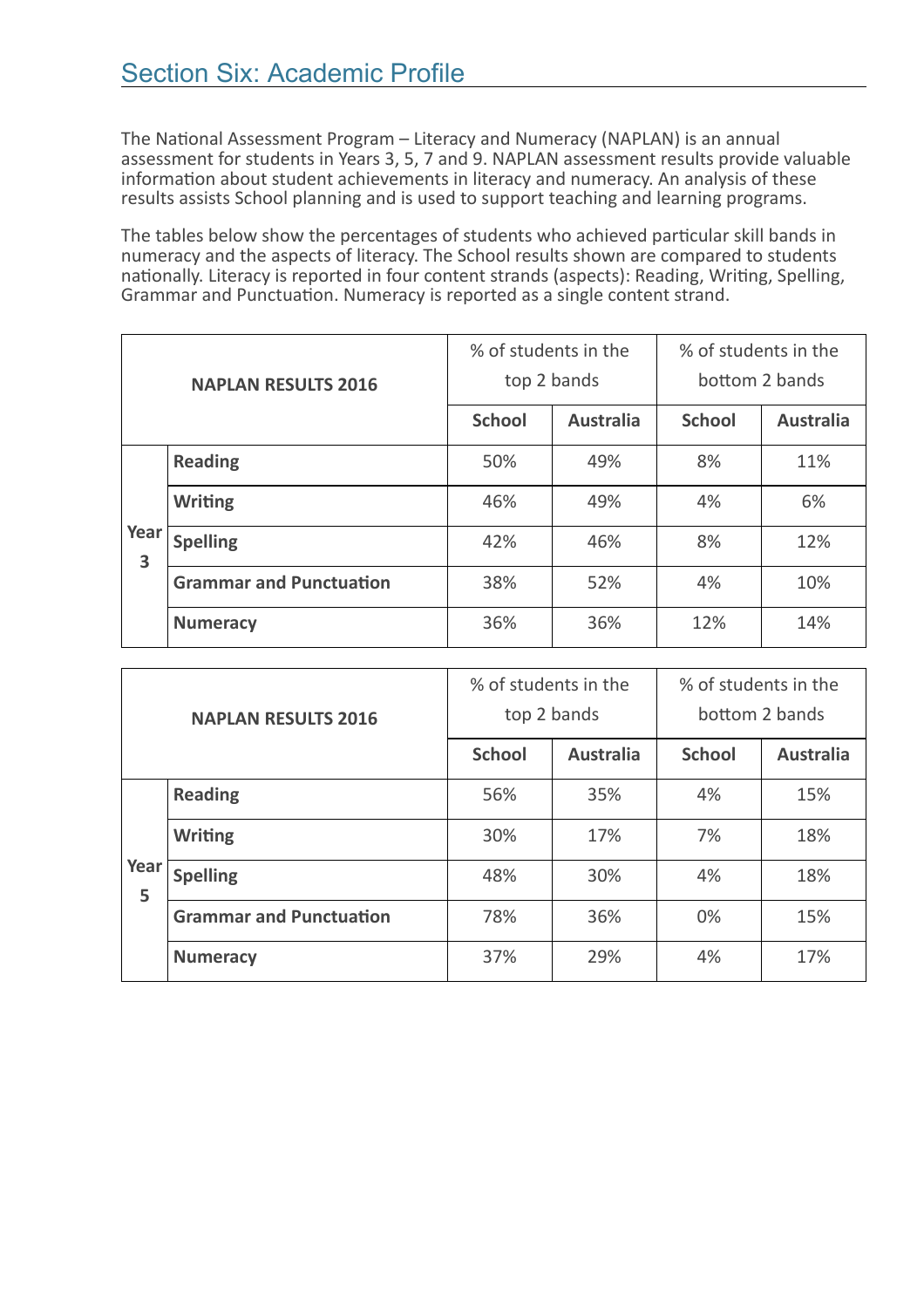| <b>NAPLAN RESULTS 2016</b> |                                | % of students in the<br>top 2 bands |                  | % of students in the<br>bottom 2 bands |                  |
|----------------------------|--------------------------------|-------------------------------------|------------------|----------------------------------------|------------------|
|                            |                                | <b>School</b>                       | <b>Australia</b> | <b>School</b>                          | <b>Australia</b> |
|                            | <b>Reading</b>                 | 29%                                 | 27%              | 15%                                    | 18%              |
| Year<br>$\overline{7}$     | <b>Writing</b>                 | 17%                                 | 16%              | 18%                                    | 27%              |
|                            | <b>Spelling</b>                | 21%                                 | 28%              | 19%                                    | 16%              |
|                            | <b>Grammar and Punctuation</b> | 28%                                 | 27%              | 22%                                    | 20%              |
|                            | <b>Numeracy</b>                | 16%                                 | 31%              | 9%                                     | 15%              |

| <b>NAPLAN RESULTS 2016</b> |                                | % of students in the<br>top 2 bands |                  | % of students in the<br>bottom 2 bands |                  |
|----------------------------|--------------------------------|-------------------------------------|------------------|----------------------------------------|------------------|
|                            |                                | <b>School</b>                       | <b>Australia</b> | <b>School</b>                          | <b>Australia</b> |
|                            | <b>Reading</b>                 | 30%                                 | 21%              | 19%                                    | 21%              |
| Year<br>9                  | <b>Writing</b>                 | 7%                                  | 12%              | 40%                                    | 38%              |
|                            | <b>Spelling</b>                | 13%                                 | 22%              | 20%                                    | 23%              |
|                            | <b>Grammar and Punctuation</b> | 27%                                 | 16%              | 23%                                    | 28%              |
|                            | <b>Numeracy</b>                | 27%                                 | 22%              | 15%                                    | 18%              |

#### Student Credentialing

#### NSW Record of School Achievement

Students have access to a wide range of subject offerings in Stage 5 that are reported in the Record of School Achievement (RoSA) credential. These include the mandatory subjects along

with electives such as Music, Design and Technology, Commerce, Food Technology, Physical Activity and Sports Studies. In 2016 82 students were awarded grades in their suite of studies that

compared favourably, and in many cases, exceeded state averages.

#### **NSW Higher School Certificate**

At the conclusion of the 2016 HSC, Lumen students were well represented in the higher bands with sixteen Band 6 results and eleven students included on the distinguished achievers list.

In addition to some excellent results in the traditional subject offerings, students excelled in a diverse range of vocational and creative courses, returning high results in subject areas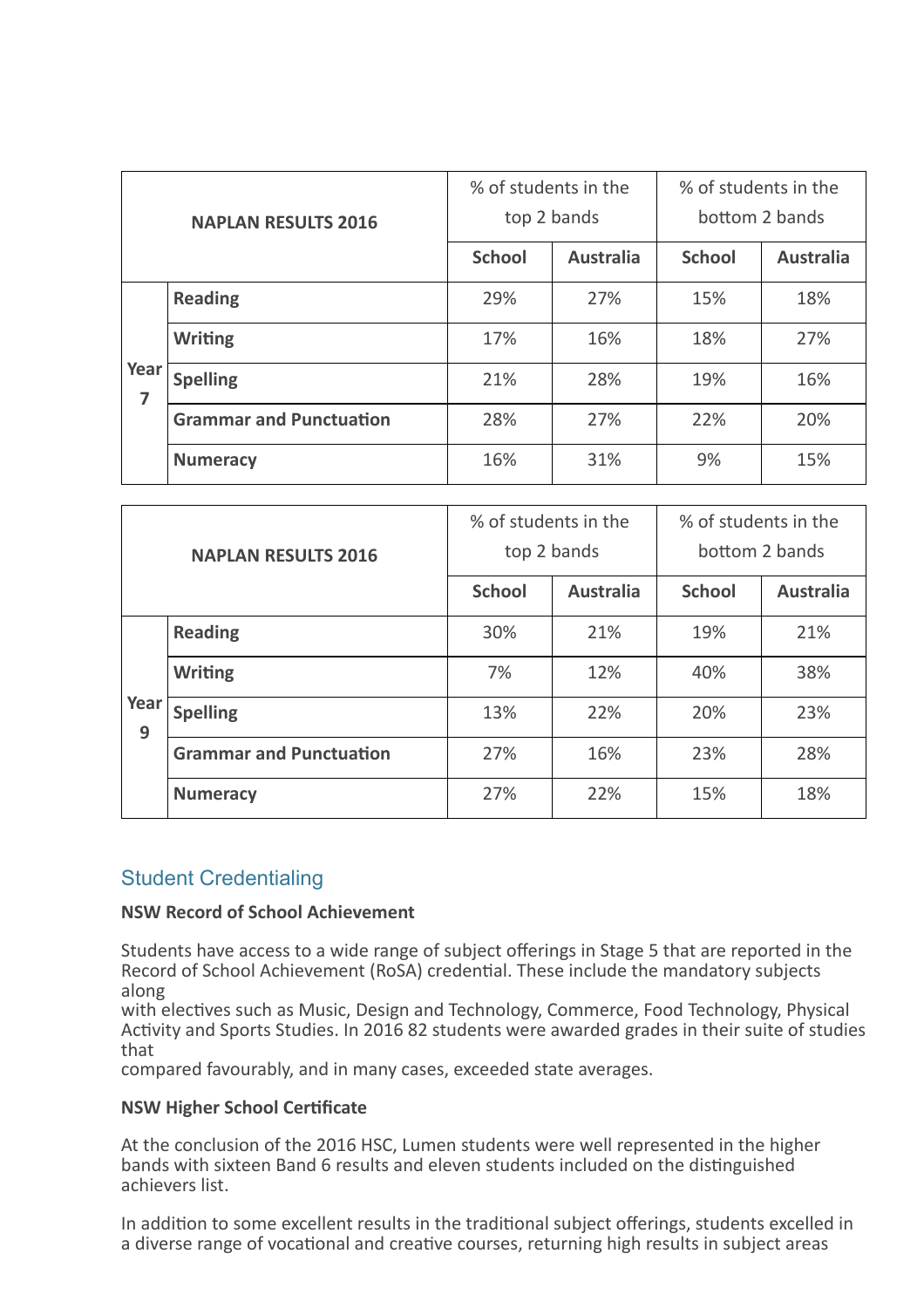such as Engineering, Industrial Technology, Software Design, Music, Visual Arts and Hospitality.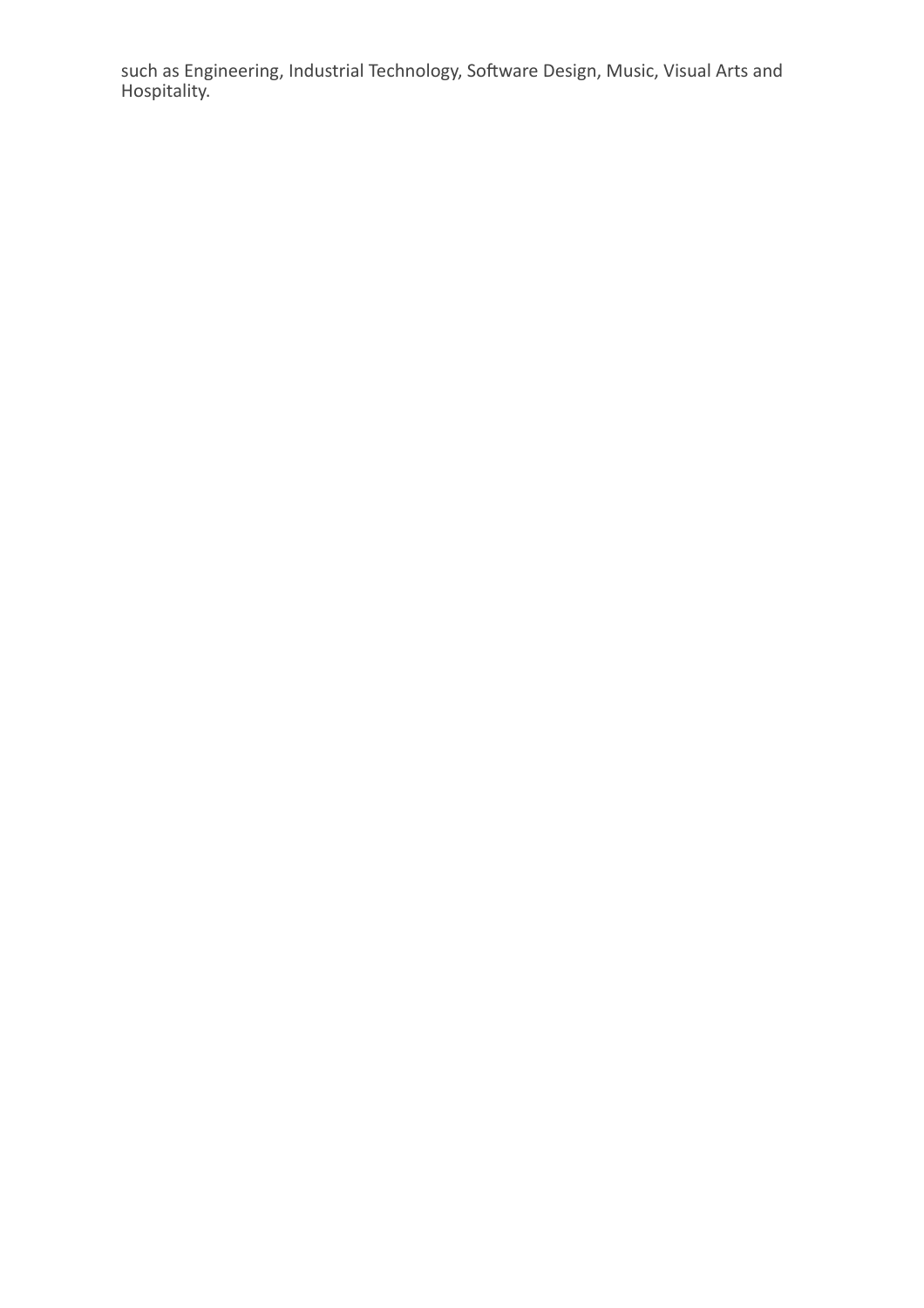# Section Seven: School Review and Improvement

Each year, the School develops an Annual Improvement Plan indicating the intended key improvements for student learning outcomes. The plan is drawn from the School's Strategic Plan and informed by the Internal School Review process. The School engages in an annual evidence-based evaluation of its effectiveness against these external standards in collaboration with the Regional Consultant.

#### Key Improvements Achieved in 2016

Throughout the course of the year, the various goals from the AIP and School Improvement process were achieved. These included the following:

Implementation of Project Based Learning and STEM units across various year levels.

The establishment of the Assessment and Reporting Committee to report findings and specific recommendations back to College Community.

Blocking of subjects on the timetable to enable cross faculty/year level collaboration.

Primary/Secondary teacher collaboration & use of specialist teachers during K to 6 RFF time.

The establishment of a Timetable Review Committee.

The brief of this committee is to investigate the following:

- optimal lesson length & timetable structure
- models for integration of subjects & PBL/STEM units
- cross-age teaching and learning opportunities
- $\blacksquare$  creative timetabling models
- $\blacksquare$  equitable and optimal distribution of time across faculties

Regular updates from the timetable committee culminating in a report outlining specific recommendations

#### Priority Key Improvements for 2017

The Annual Improvement Goals determined for 2017 were as follows:

Improved mental health of staff and students.

Increased student engagement in the regular Pastoral Care Program.

More specific pastoral teacher responsibilities designed to enhance relationships.

Increased parental involvement and engagement.

Increased student resilience.

Improved use of technology as a teaching & learning tool.

Reduction in ICT infringements.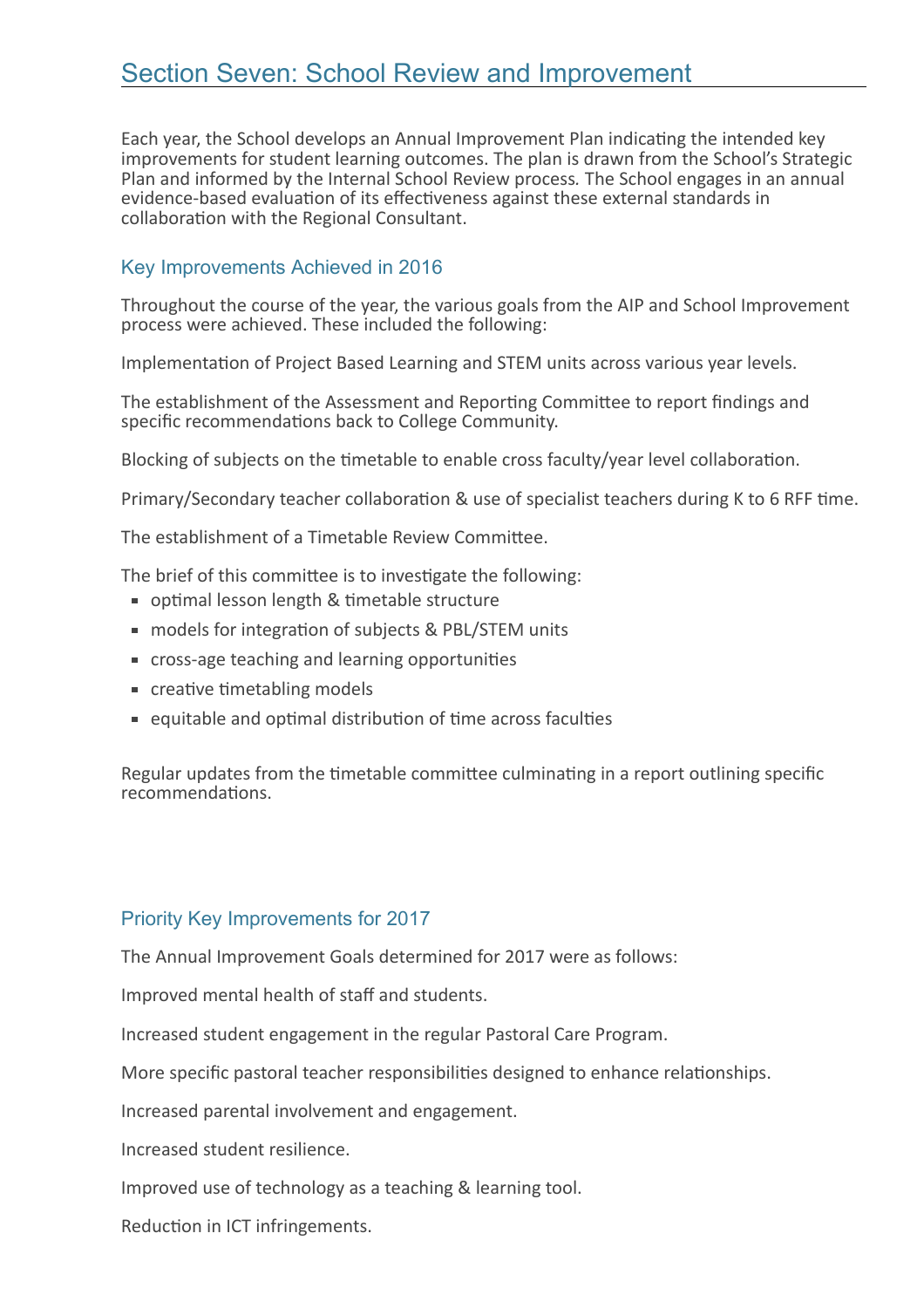Agreed practices regarding ICT platforms.

Greater consistency regarding the management of technology in the classroom.

Decreased use of ICT applications which distract some learners.

Increased community acceptance of ICT policies and strategies.

Increased awareness of the role ICT can play in education.

A clear vision for ICT in the College

Improved literacy and numeracy of ALL students K to 12.

Improved results for those at the "top end" – to extend and stretch those students who may not be working to their ability.

Better outcomes for all students in both formal and informal assessments.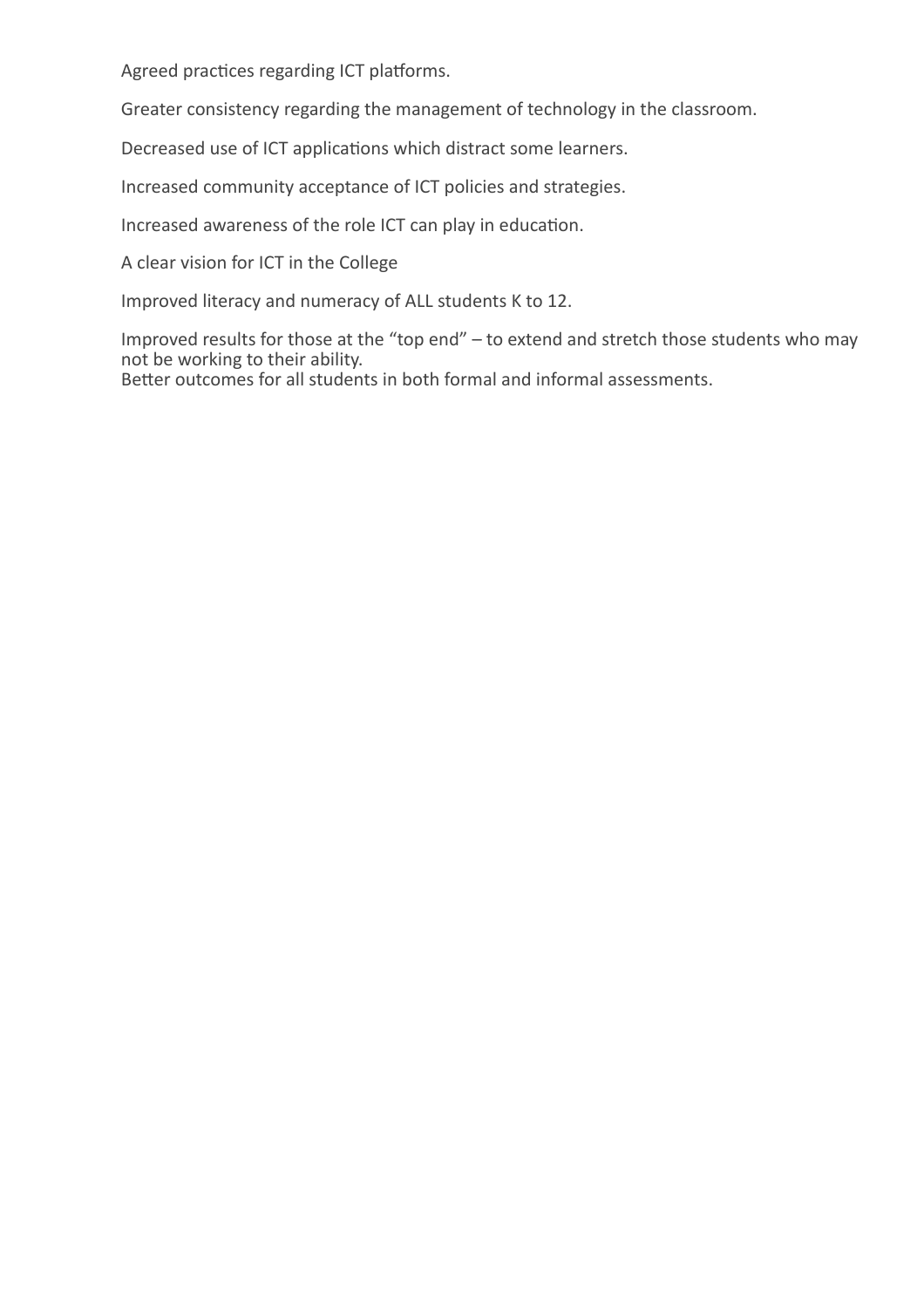### Student Welfare Policy

The College's Student Welfare Policy is centred upon the principles of Restorative Justice.<br>Mechanisms exist to ensure conflict is resolved in a peaceful manner where the concept of empathy is paramount. The Pastoral Team, comprising of the Principal, Assistant Principal Pastoral Care, Director of Pastoral Care, Heads of House and the College Counsellor, ensure student welfare is managed in a consistent and thorough manner. Pastoral Care teachers operate within a vertical pastoral system as a means of establishing quality relationships which enable the Student Welfare Policy to work more effectively. The Sentral management system enables the College to track student welfare issues. This ensures appropriate documentation is kept and that strategies are implemented in the best interests of the student's welfare. Corporal Punishment is expressly prohibited in this school. In addition, we do not sanction the administering of corporal punishment by non-school persons to enforce discipline at our school. The full text of the School's Student Welfare Policy may be accessed on the School's website or at the Administration office.

The full text of the School's Student Welfare Policy may be accessed on the School's website or at the Administration office.

#### Complaints and Grievances Resolution Policy

The Archdiocese of Canberra & Goulburn Catholic Education Office has established a Complaints Policy which is implemented by our school and all systemic schools in the Archdiocese. The rationale for the policy is that within the reality of the schooling experience, it is recognised that, from time to time, misunderstandings and differences of opinion will occur, and that these need to be resolved satisfactorily. Addressing such matters within a framework of dignity, respect and truth can provide powerful opportunities to model the love of Christ in the reality of our contemporary world. The Catholic Education Office (CEO) monitors the implementation of this policy.

The full text of the *Complaints Policy* may be accessed on the Catholic Education website at https://cg.catholic.edu.au.

The Archdiocese of Canberra & Goulburn Catholic Education Office has established a **Complaints** 

Policy which is implemented by our school and all systemic schools in the Archdiocese. The rationale for the policy is that within the reality of the schooling experience, it is recognised that,

from time to time, misunderstandings and differences of opinion will occur, and that these need

to be resolved satisfactorily. Addressing such matters within a framework of dignity, respect and

truth can provide powerful opportunities to model the love of Christ in the reality of our contemporary world. The Catholic Education Office (CEO) monitors the implementation of this

policy.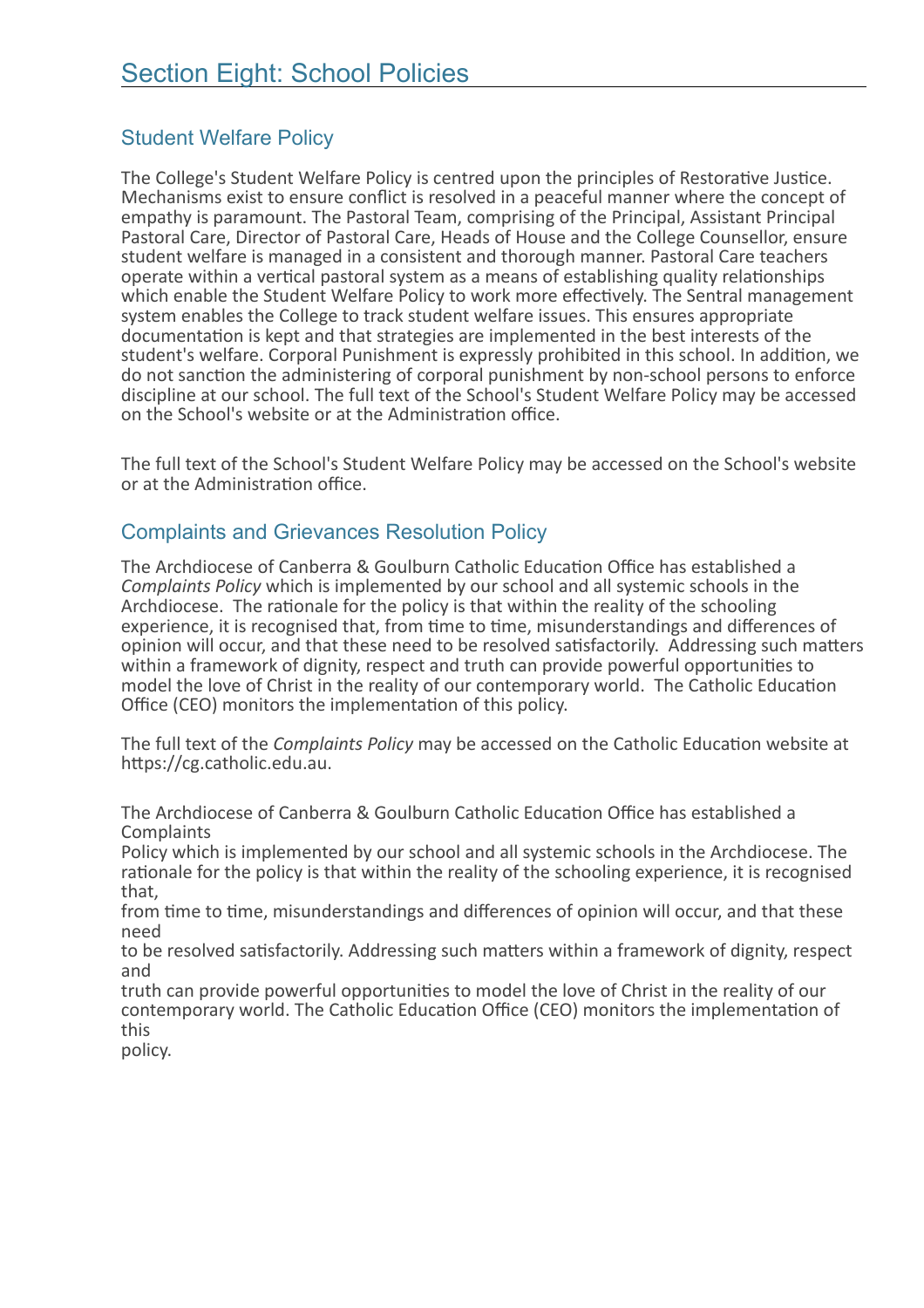The opinions and ideas of parents, students and teachers are valued and sought. Their suggestions are incorporated into planning for and achieving improved outcomes for students. This year, the School has used a variety of processes to gain information about the level of satisfaction with the School from parents, students and teachers.

#### Parent Satisfaction

The opinions and ideas of parents, students and teachers are valued and sought. Their suggestions are incorporated into planning for and achieving improved outcomes for students.

This year, the College has used a variety of processes to gain information about the level of satisfaction from parents, students and teachers.

Approximately 120 responses were received from parents to the survey, with the following responses:

Parents were extremely satisfied with the quality of education provided for their children.

Parents felt the pastoral care provided by Lumen was exemplary.

Ongoing concerns were expressed with regard to technology. Whilst many parents saw the benefits of technology with regards to learning, there were frustrations regarding the social implications and management issues.

Whilst the majority of parents were happy with the quality of communication, a significant number were either concerned with the excessive number of skoolbag alerts sent out or by a lack of communication at various times.

### Student Satisfaction

Each year students K to 12 are formally surveyed as part of the College Pastoral Program. In short,

the vast majority of students report feeling safe and secure at school and are connected to significant adults on the staff with whom they feel confident in discussing issues as they arise.

Bullying, in its many guises, is a prominent issue with students, but reported more as a concern

for the future or something that they have heard, rather than a personal actuality. Older students

are aware of increasing trends towards higher instances of mental health issues with young people and have asked for greater information. Part of the College's response has been to refine

our formal Pastoral Program to be more proactive in addressing areas such as self-esteem and

difference through the formal implementation of Mind Matters and Rock and Water programs.

Students continue to feel a strong connection to the College through our House structures. Students also expressed a concern that they were not adequately consulted with regard to various changes made across the College.

### Teacher Satisfaction

The teacher satisfaction survey saw the following responses: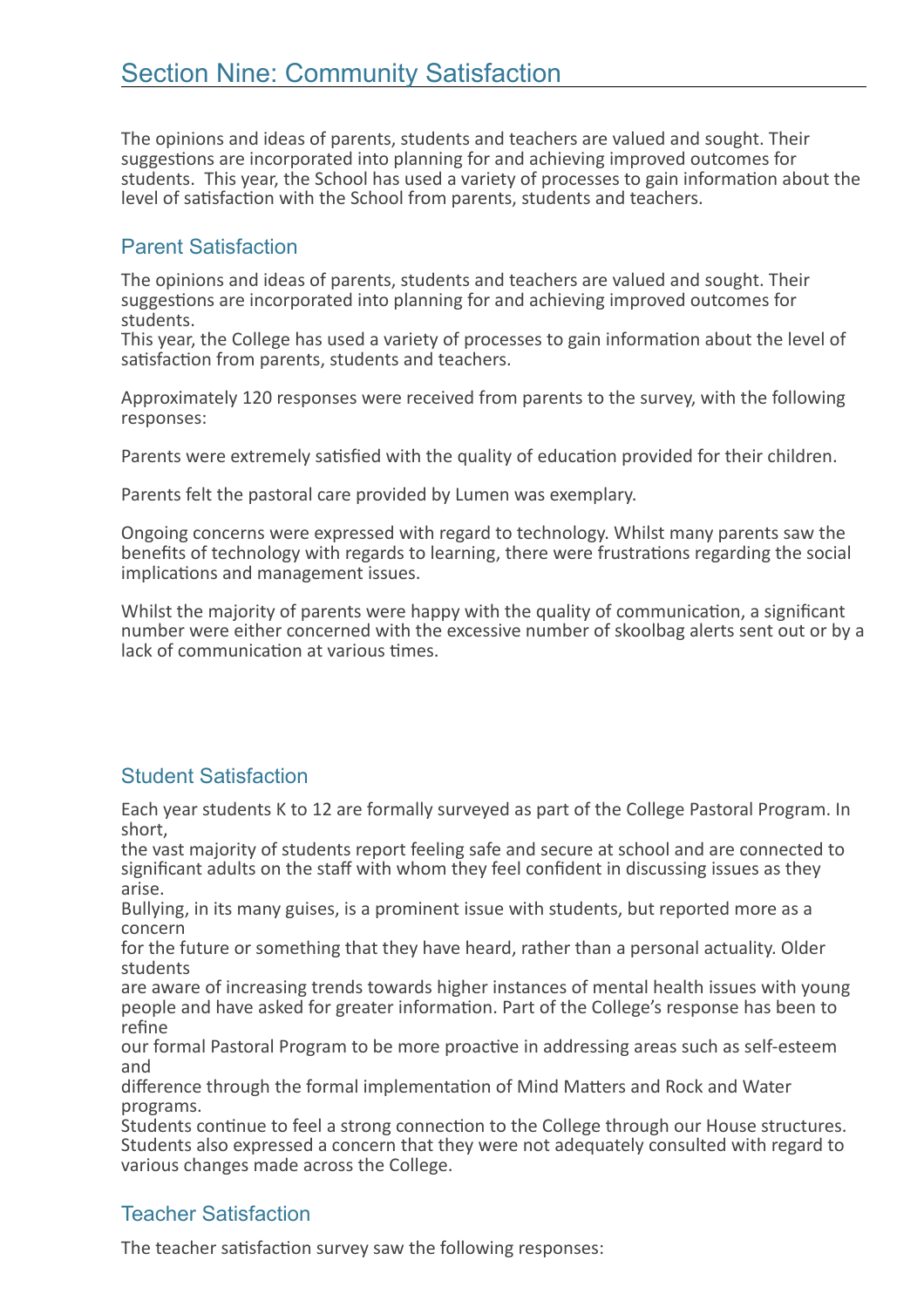Some regarded the pace of change to be too rapid and that consolidation was required.

Staff generally felt they were consulted on various changes being implemented.

Most teachers were satisfied with the direction the College was taking regarding technology although a significant number expressed concern that it was a distraction to some students in some classes.

Opportunities for leadership and involvement in fulfilling the College vision were regularly offered.

The pastoral structures and systems of the College are exceptional and that they assist in developing quality relationships between students and teachers.

There was concern for the lack of pathways for non-academic students.

Generally, staff felt supported in their work and enjoyed quality relationships with their peers.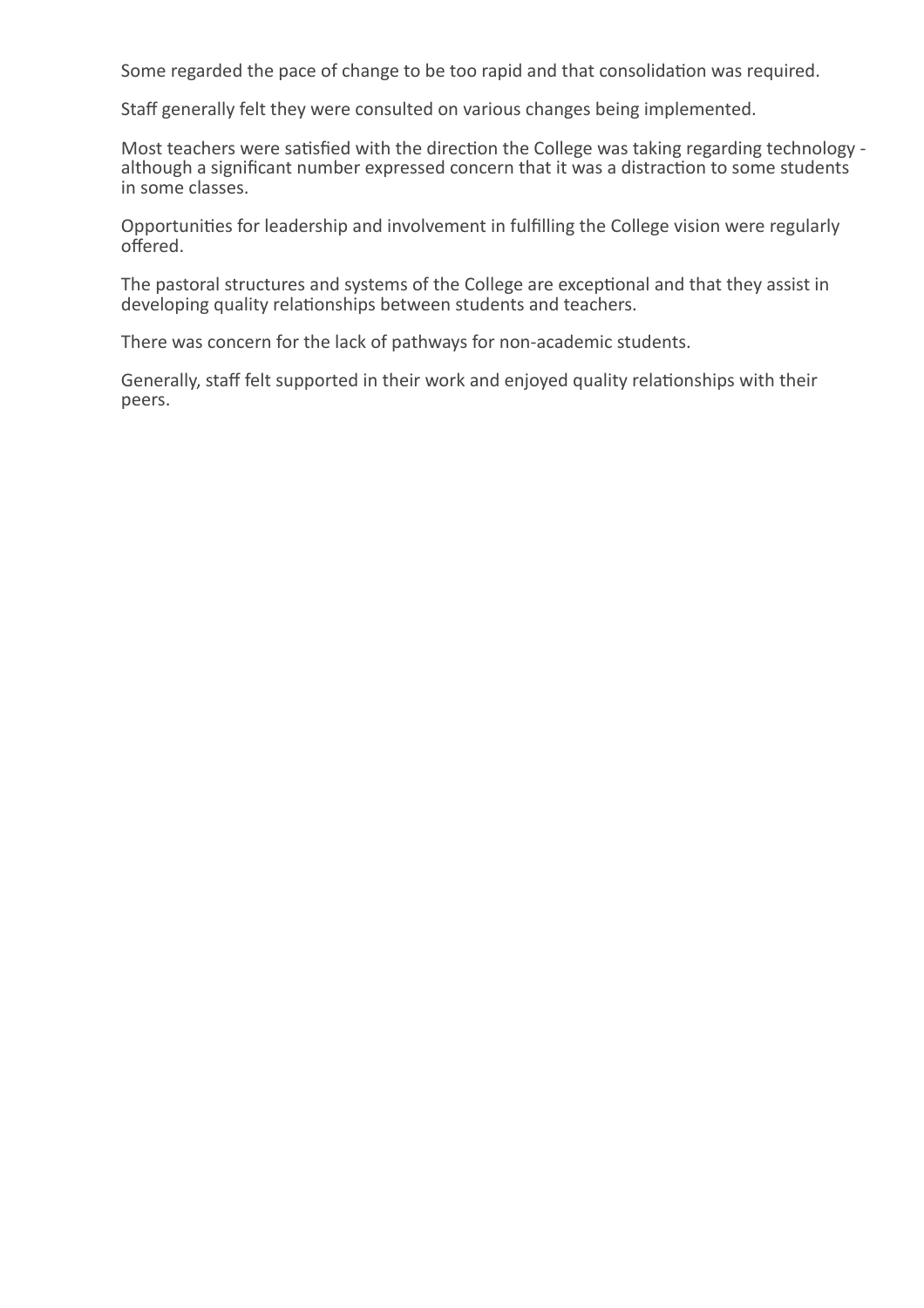# Section Ten: Financial Statement



- Government Capital Grants (0%)
- State Recurrent Grants (19%)
- Fees and Private Income (14.5%)
- Other Capital Income (3.9%)



■ Non-Salary Expenses (22.5%)

| <b>RECURRENT and CAPITAL INCOME</b>         |              |  |  |
|---------------------------------------------|--------------|--|--|
| <b>Commonwealth Recurrent</b><br>Grants $1$ | \$7,235,016  |  |  |
| Government Capital Grants <sup>2</sup>      | \$0          |  |  |
| State Recurrent Grants <sup>3</sup>         | \$2,200,511  |  |  |
| Fees and Private Income <sup>4</sup>        | \$1,676,531  |  |  |
| Other Capital Income <sup>5</sup>           | \$446,126    |  |  |
| Total Income                                | \$11,558,184 |  |  |

#### RECURRENT and CAPITAL EXPENDITURE

| Capital Expenditure <sup>6</sup>              | \$227,443    |
|-----------------------------------------------|--------------|
| Salaries and Related<br>Expenses <sup>7</sup> | \$8,684,608  |
| Non-Salary Expenses <sup>8</sup>              | \$2,592,647  |
| <b>Total Expenditure</b>                      | \$11,504,698 |

#### **Notes**

- 1. Commonwealth Recurrent Grants includes recurrent per capita grants and special purpose grants.
- 2. Government Capital Grants includes all capital grants received from the Commonwealth and State Governments.
- 3. State Recurrent Grants includes recurrent grants per capita, special purpose grants and interest subsidy grants.